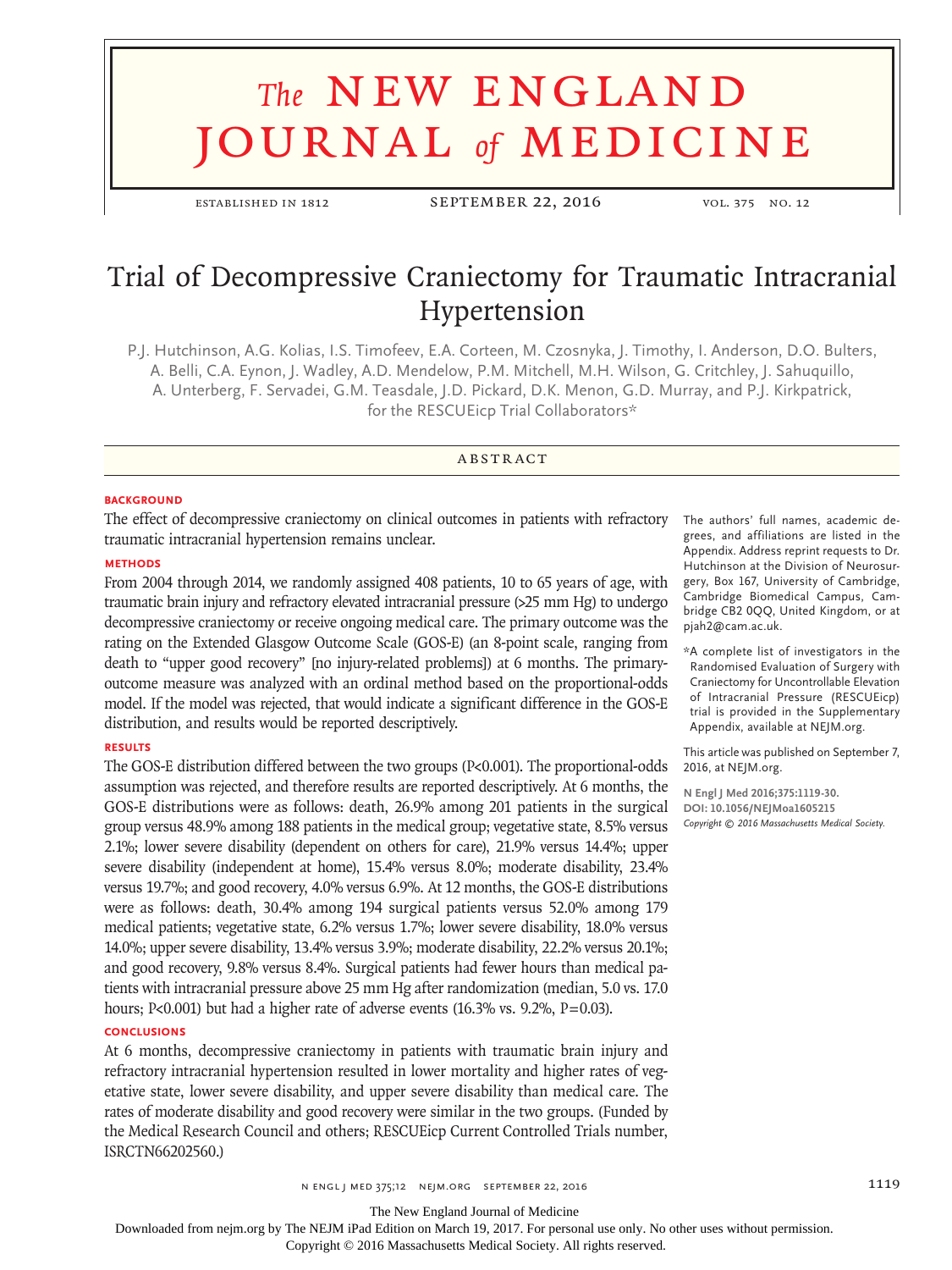FTER TRAUMATIC BRAIN INJURY (TBI),<br>intracranial pressure can be elevated ow-<br>ing to a mass effect from intracranial<br>hematomas, contusions, diffuse brain swelling. intracranial pressure can be elevated owing to a mass effect from intracranial hematomas, contusions, diffuse brain swelling, or hydrocephalus.<sup>1</sup> Intracranial hypertension can lead to brain ischemia by reducing the cerebral perfusion pressure.2 Intracranial hypertension after TBI is associated with an increased risk of death in most studies.<sup>3,4</sup> The monitoring of intracranial pressure and the administration of interventions to lower intracranial pressure are routinely used in patients with TBI, despite the lack of level 1 evidence.<sup>5</sup>

Decompressive craniectomy is a surgical procedure in which a large section of the skull is removed and the underlying dura mater is opened.6 Primary decompressive craniectomy refers to leaving a large bone flap out after the evacuation of an intracranial hematoma in the early phase after a TBI.<sup>7,8</sup> Cranial reconstruction is undertaken a few weeks to months later with autologous bone (the removed bone flap is stored in the patient's abdominal wall or a freezer) or an implant (titanium or other synthetic material). A secondary decompressive craniectomy is used as part of tiered therapeutic protocols that are frequently used in intensive care units (ICUs) in order to control raised intracranial pressure and to ensure adequate cerebral perfusion pressure after TBI.7,8 For example, in the Decompressive Craniectomy (DECRA) trial,<sup>9</sup> patients who had an intracranial pressure of more than 20 mm Hg for more than 15 minutes (continuously or intermittently) within a 1-hour period, despite optimized first-tier interventions, were randomly assigned to early bifrontal decompressive craniectomy and standard care or to standard care alone. The authors found that decompressive craniectomy was associated with more unfavorable outcomes than standard care alone. Alternatively, craniectomy can be performed as a lasttier intervention when the intracranial pressure remains elevated despite all other measures. $10,11$ We conducted the Randomised Evaluation of Surgery with Craniectomy for Uncontrollable Elevation of Intracranial Pressure (RESCUEicp) trial to assess the effectiveness of craniectomy as a last-tier intervention in patients with TBI and refractory intracranial hypertension.

#### Methods

#### **Trial Design and Oversight**

In this international, multicenter, parallel-group, superiority, randomized trial, we compared lasttier secondary decompressive craniectomy with continued medical management for refractory intracranial hypertension after TBI. Ethics approval in the United Kingdom was obtained in 2003 from the Cambridgeshire 4 research ethics committee (formerly known as the Eastern multicenter research ethics committee); ethics committees at all other participating institutions also approved the trial.

Because the trial enrolled patients with severe TBI, written informed consent was obtained from the nearest relative or a person who had been designated to give consent on admission of the patient. An independent steering committee and an independent data monitoring and ethics committee reviewed the trial regularly to assess conduct, progress, and safety.

The trial protocol, available with the full text of this article at NEJM.org, was designed in a collaborative fashion by the Divisions of Neurosurgery and Anaesthesia at the University of Cambridge, collaborating clinicians, and the European Brain Injury Consortium. Full details of the protocol have been published previously.11 The investigators vouch for the completeness and accuracy of the data and the analyses and for the fidelity of this report to the trial protocol and the statistical analysis plan.

#### **Participants and Trial Sites**

To undergo randomization in the trial, patients had to be between 10 and 65 years of age, have a TBI with an abnormal computed tomographic (CT) scan of the brain, have an intracranialpressure monitor already in place, and have raised intracranial pressure (>25 mm Hg for 1 to 12 hours, despite stage 1 and 2 measures, as defined below and in Fig. 1). Patients who had undergone an immediate operation for evacuation of an intracranial hematoma could be included as long as the operation was not a craniectomy (i.e., the bone flap was replaced at the end of procedure). Patients with bilateral fixed and dilated pupils, bleeding diathesis, or an in-

The New England Journal of Medicine

Downloaded from nejm.org by The NEJM iPad Edition on March 19, 2017. For personal use only. No other uses without permission.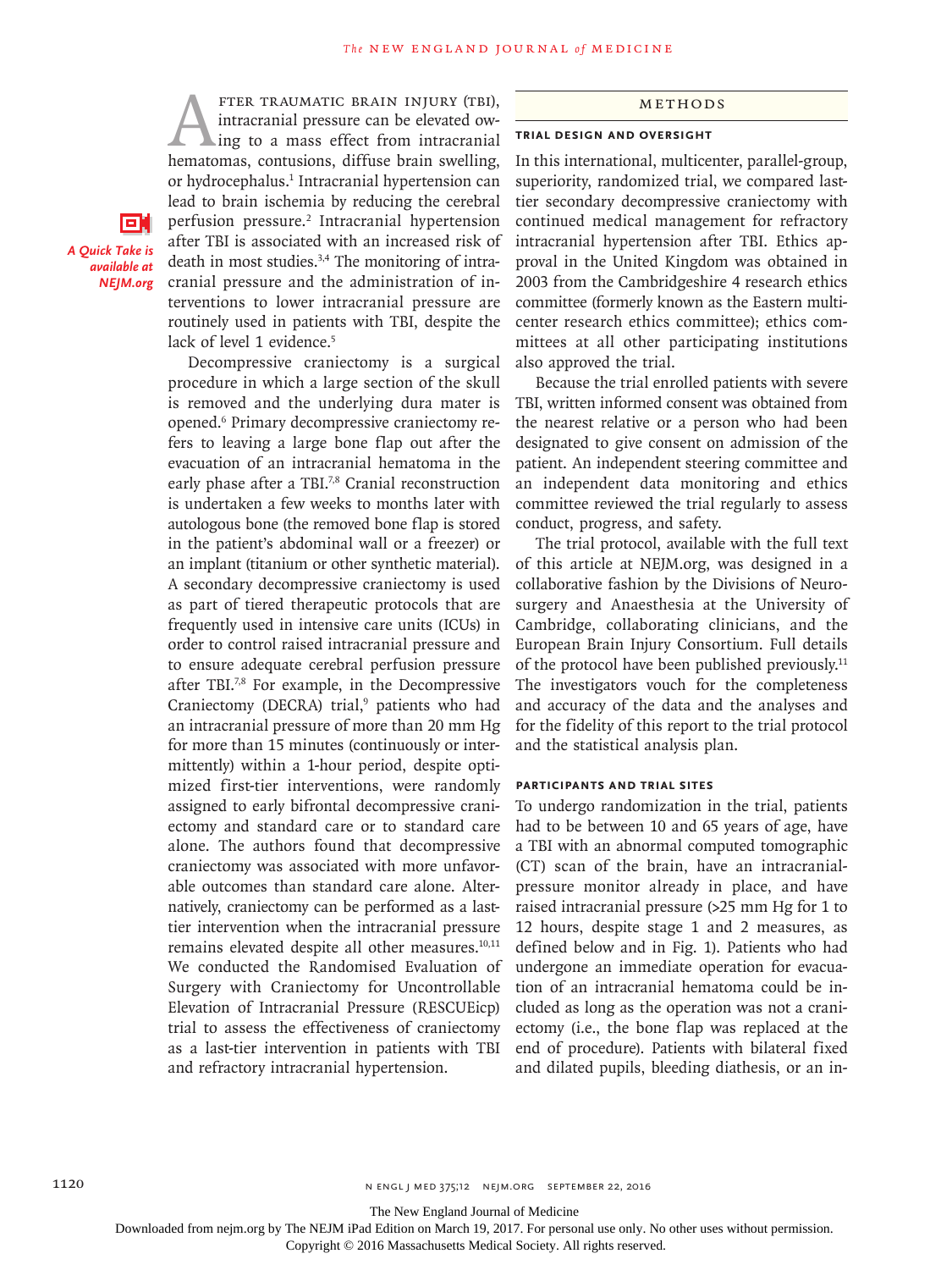jury that was deemed to be unsurvivable were excluded. Trial sites were hospitals that provide acute neurosciences care for patients with severe TBI and that have 24-hour neurosurgical services (see the Supplementary Appendix, available at NEJM.org).

## **Interventions and Randomization**

Patients were treated in ICUs according to a protocol that was aimed at maintaining an intracranial pressure of 25 mm Hg or less by applying treatments in a stepwise manner (Fig. 1). The initial stage (stage 1) included sedation, analgesia, and head elevation; neuromuscular paralysis was optional. Other targets included a cerebral perfusion pressure (the difference between the mean blood pressure and intracranial pressure) of more than 60 mm Hg, normothermia, normoglycemia, mild hypocapnia (partial pressure of arterial carbon dioxide [PaCO<sub>2</sub>], 4.5 to 5.0 kPa [34 to 38 mm Hg]), and adequate oxygenation (oxygen saturation, >97%). If the intracranial pressure was not controlled, stage 2 options included ventriculostomy (if an external ventricular drain had not already been inserted for intracranial-pressure monitoring), pharmacologic blood-pressure augmentation, osmotherapy, moderate hypocapnia (PaCO<sub>2</sub>, 4.0 to 4.5 kPa [30 to 34 mm Hg]), and therapeutic hypothermia (not  $<34^{\circ}$ C).

If the intracranial pressure remained above 25 mm Hg for 1 to 12 hours despite these measures, then at stage 3 of the protocol, patients were randomly assigned to undergo decompressive craniectomy with medical therapy or to receive continued medical therapy with the option of adding barbiturates to reduce the intracranial pressure. Patients underwent randomization, in a 1:1 ratio, with the use of permuted blocks of random sizes and with stratification according to trial site. To ensure concealment, the block sizes were not disclosed. Participants underwent randomization with the use of a central telephone randomization service. Concealment of the trial-group assignments was ensured, because the service did not release the randomization code until the patient had reached stage 3 of the protocol.



#### **Figure 1. Stages of Therapeutic Management.**

Agreement for participation was obtained from the nearest relative or a person who had been designated to give consent preemptively on admission of the patient in order to avoid delays in treatment. Randomization was performed after stage 2 if the intracranial pressure was more than 25 mm Hg for 1 to 12 hours. The protocol stages 1 and 2 reflected the therapeutic protocols that were followed in the participating units.

The surgical treatment was either large uni-protocol. In addition, it was recommended that lateral frontotemporoparietal craniectomy (hemicraniectomy), which was recommended for patients with unilateral hemispheric swelling, or bifrontal craniectomy, which was recommended for patients with diffuse brain swelling that affected both hemispheres on imaging studies. The exact type of craniectomy was left to the discretion of the surgeons. Details of the recommended surgical technique are provided in the

The New England Journal of Medicine

Downloaded from nejm.org by The NEJM iPad Edition on March 19, 2017. For personal use only. No other uses without permission.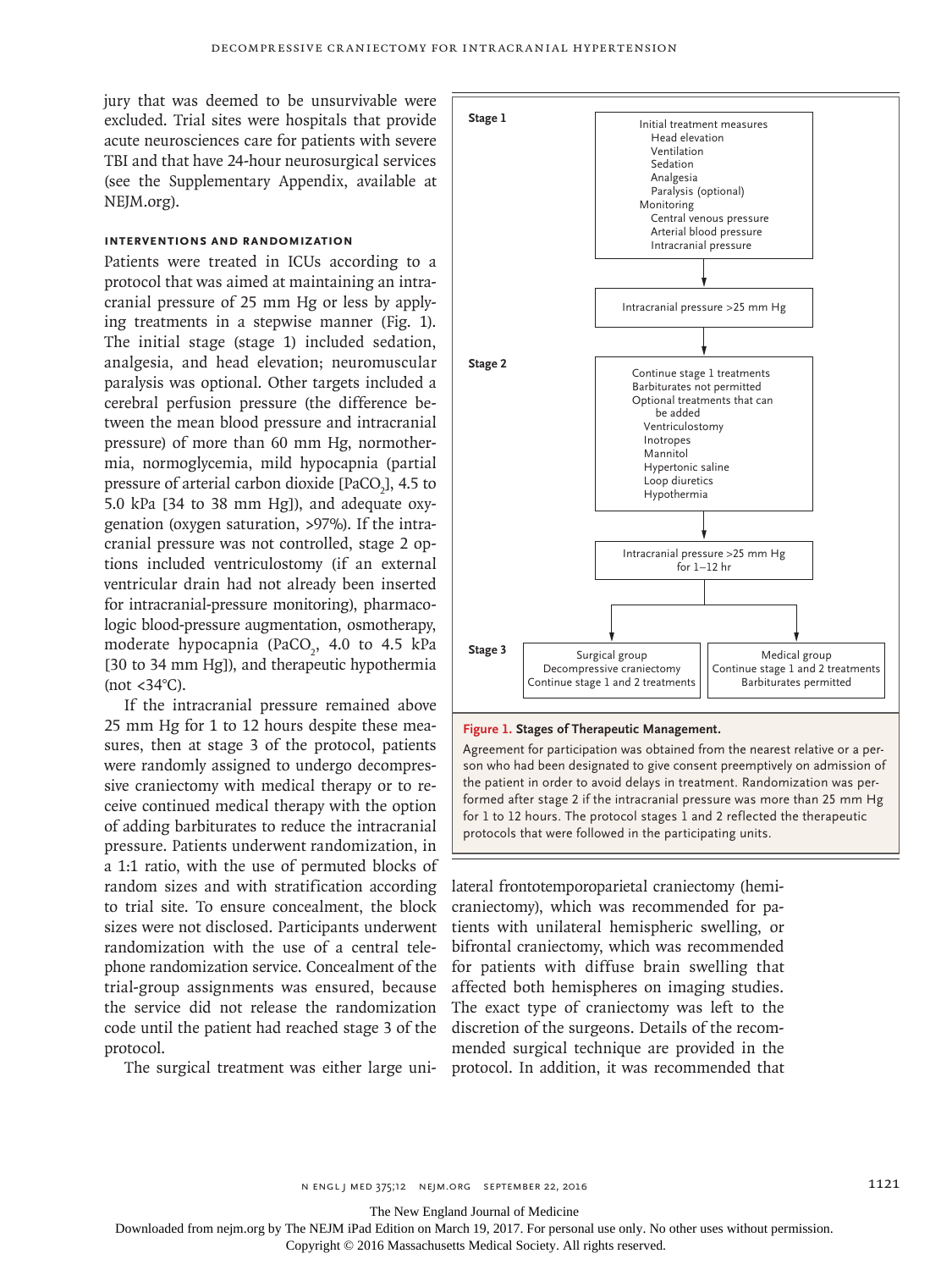surgery should be performed no later than 4 to 6 hours after randomization.

Patients who were assigned to receive medical treatment alone could undergo a decompressive craniectomy later in case their condition deteriorated further, at the discretion of treating clinicians. Similarly, patients who were assigned to undergo decompressive craniectomy could have barbiturate infusion in case of further deterioration of their condition.

# **Outcomes**

The primary-outcome measure was assessed with the use of the Extended Glasgow Outcome Scale (GOS-E) at 6 months after randomization.12 The GOS-E is a global outcome scale assessing functional independence, work, social and leisure activities, and personal relationships. Its eight outcome categories are as follows: death, vegetative state (unable to obey commands), lower severe disability (dependent on others for care), upper severe disability (independent at home), lower moderate disability (independent at home and outside the home but with some physical or mental disability), upper moderate disability (independent at home and outside the home but with some physical or mental disability, with less disruption than lower moderate disability), lower good recovery (able to resume normal activities with some injury-related problems), and upper good recovery (no problems). Details are provided in the Supplementary Appendix.

In the United Kingdom, the trial office in Cambridge mailed the GOS-E questionnaires to surviving participants. If no response was received, a trial team member contacted the patient or a caregiver by telephone to complete the questionnaire. At international sites, local staff were responsible for the above processes. Two trial team investigators, who were unaware of the trial-group assignments, centrally adjudicated outcomes on the basis of the GOS-E questionnaires independently of each other according to a standardized approach.13 Disagreements were resolved by consensus between them or with the consultation of a third trial team investigator who was also unaware of the trial-group assignments.

The secondary outcomes were the following: GOS-E results at 12 and 24 months after randomization; mortality at 6, 12, and 24 months after randomization; quality of life at 6, 12, and

24 months after randomization; Glasgow Coma Scale (GCS) score at discharge from the neurosciences hospital; assessment of intracranialpressure control; time in the ICU; time to discharge from the neurosciences hospital; and economic evaluation. Quality of life was assessed with the 36-item Short-Form Health Survey in adults and the 10-item Short-Form Health Survey in children. Assessment of intracranialpressure control included the mean intracranial pressure in the period after randomization, the number of hours with the intracranial pressure above 25 mm Hg in the period after randomization, the intracranial hypertension index 20 (the number of end-hourly measures of intracranial pressure of >20 mm Hg divided by the total number of measurements, multiplied by 100), the intracranial hypertension index 25 (the number of end-hourly measures of intracranial pressure of >25 mm Hg divided by the total number of measurements, multiplied by 100), and the cerebral hypoperfusion index (the number of end-hourly measures of cerebral perfusion pressure of <60 mm Hg divided by the total number of measurements, multiplied by 100). Data on complications and serious adverse events were also collected.

#### **Statistical Analysis**

We calculated that a target sample of 400 patients would allow us to detect a treatment effect of 15 percentage points between the two groups (difference in favorable-outcome rate of 45% vs. 60%; see the definition of favorable outcome later in this section) with 80% power at the 5% significance level (two-sided), allowing for a loss to follow-up of up to  $15\%$ .<sup>11</sup> The analysis was performed according to a statistical analysis plan, which was agreed on without reference to the unblinded data (see the protocol).<sup>14</sup>

Outcomes were reported in the intention-totreat population, which was modified to exclude patients who were lost to follow-up or who withdrew consent. Missing outcome data were not imputed. As prespecified in the statistical analysis plan, a sensitivity analysis was performed for the primary-outcome measure in the per-protocol population. The per-protocol population was defined as the patients in the intention-to-treat population who did not have a severe breach of protocol.

The primary-outcome measure was analyzed

The New England Journal of Medicine

Downloaded from nejm.org by The NEJM iPad Edition on March 19, 2017. For personal use only. No other uses without permission.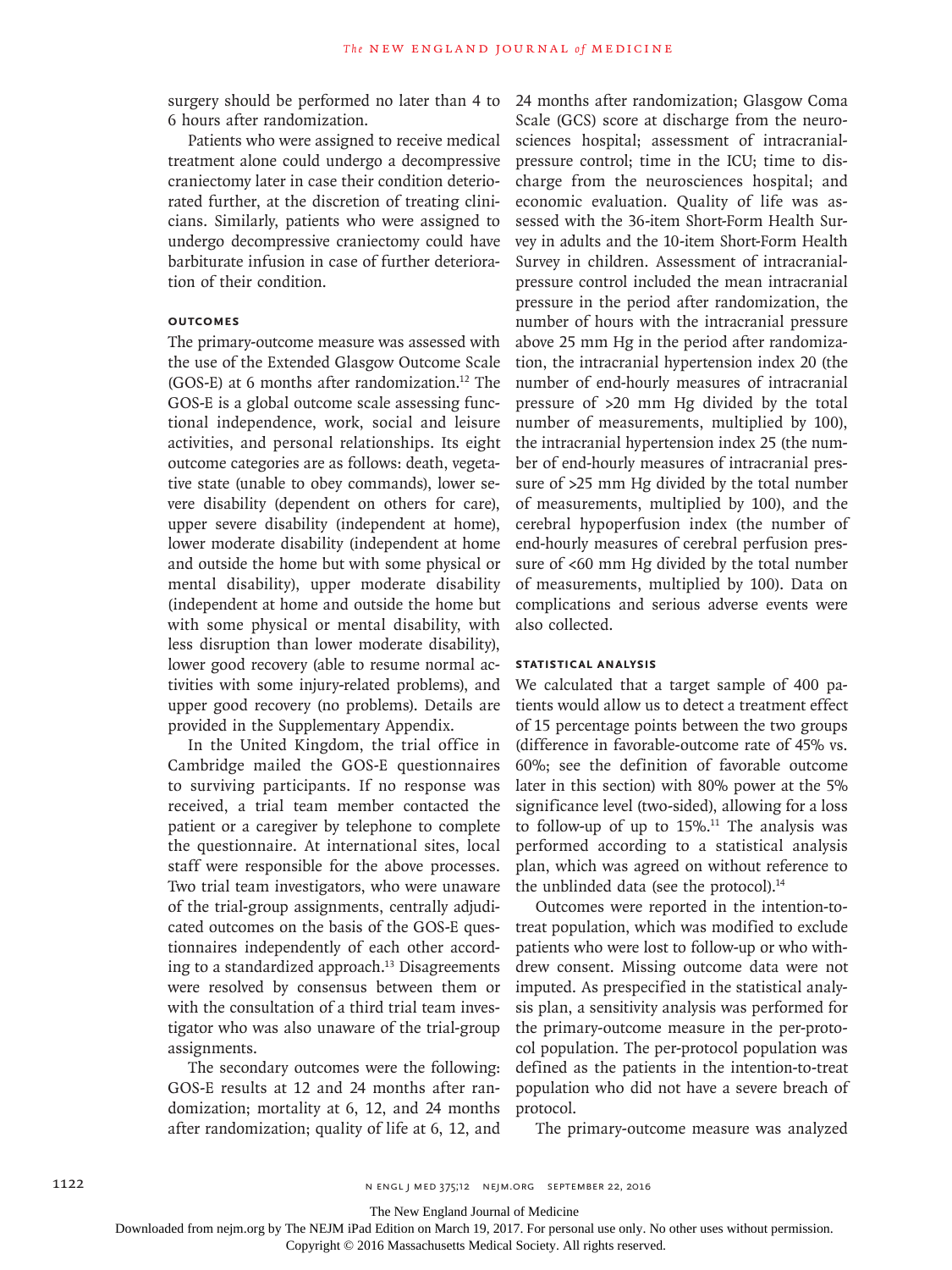with an ordinal analysis method that was based on the proportional-odds model.15 The goodness of fit of the unadjusted proportional-odds models was tested with the use of a likelihood-ratio test. The rejection of the proportional-odds model at the 5% significance level indicated a difference in the GOS-E distribution between the two randomized groups. In this situation, the presentation of the results was prespecified to describe the difference in outcomes between the groups, and the groups were compared formally with the use of an unordered chi-square test. For the primary analysis, the GOS-E categories of upper good recovery and lower good recovery were pooled, since a blinded review of the distribution of GOS-E ratings revealed that there were too few patients in these categories for them to be analyzed separately.

In a prespecified sensitivity analysis, we compared the proportion of patients who had an outcome of upper severe disability or better on the GOS-E scale ("favorable outcome") between the randomized groups, using a chi-square test. Conventionally, the GOS-E scale is dichotomized so that upper severe disability is categorized as being an unfavorable outcome, together with vegetative state and lower severe disability. Patients who are in the category of upper severe disability are largely independent around their homes but need assistance with traveling or shopping, whereas patients who are in the category of lower severe disability live in a supervised facility (care facility) or, if at home, need assistance most of the time. In view of the anticipated high proportion of poor outcomes in this trial population, it was agreed a priori by the trial team and the steering committee that the uppersevere-disability category would be included in the definition of favorable outcome. A similar approach has been followed in some trials of craniectomy for middle-cerebral-artery infarction, in which moderately severe disability (modified Rankin scale score, 4 [unable to walk without assistance and unable to attend to own bodily needs without assistance]) was categorized as a favorable outcome, although most stroke trials conventionally categorize it as unfavorable.<sup>16,17</sup>

Prespecified exploratory analyses examined the effect of covariate adjustment (age, GCS motor score, pupillary reactivity, and the Marshall grade of the last available prerandomization CT of the brain) on the analyses described above. The duration of ICU stay was analyzed with the use of Kaplan–Meier estimates and log-rank tests. The time to discharge from the neurosciences hospital and the GCS score at discharge from the neurosciences hospital were not analyzed because the data were not collected. Instead, the GCS score at the time of discharge from the ICU was available and was analyzed with the use of the same ordinal method as described above for the GOS-E. All other analyses of categorical data were based on chi-square tests, and analyses of continuous variables were based on Mann– Whitney U tests. The GOS-E ratings at 24 months, quality-of-life data, and the planned economic evaluation have not yet been analyzed.

#### **RESULTS**

# **Recruitment and Characteristics of the Patients**

The first patient was enrolled in January 2004, and the trial was closed to recruitment in March 2014, when the intended sample size was reached. A total of 2008 patients were assessed for trial eligibility, and 409 patients at 52 centers in 20 countries underwent randomization; of these patients, 291 (71.1%) were recruited in the United Kingdom. One patient underwent randomization twice in error, therefore leaving 408 patients. Of these patients, 206 were assigned to the surgical group and 202 to the medical group (see the Supplementary Appendix). Five patients were excluded from the analysis owing to withdrawal of consent, and 5 were excluded owing to a lack of valid informed consent, leaving 202 patients in the surgical group and 196 in the medical group. Of the 398 remaining patients, 389 were evaluated for the primary outcome (201 patients in the surgical group and 188 in the medical group), and 373 were evaluated at 12 months (194 in the surgical group, and 179 in the medical group). The characteristics of the two groups were similar at baseline, except that fewer patients in the surgery group than in the medical group had a history of drug or alcohol abuse (Table 1).

# **Interventions**

Similar numbers of patients in the two groups received stage 1 and stage 2 treatments that had been designated as optional (Table 2). No significant between-group differences were observed

The New England Journal of Medicine

Downloaded from nejm.org by The NEJM iPad Edition on March 19, 2017. For personal use only. No other uses without permission.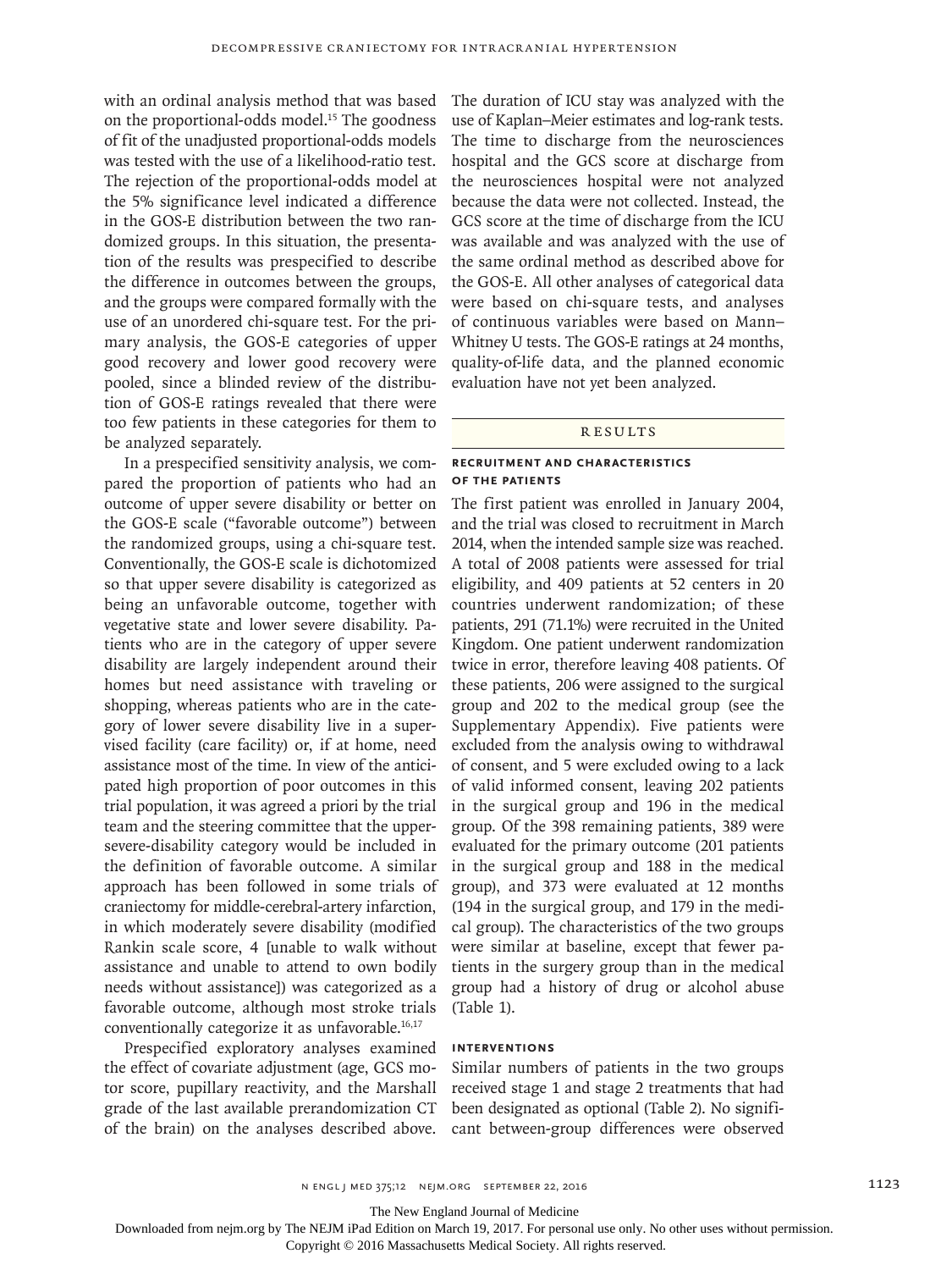| Table 1. Characteristics of the Patients at Baseline.*              |                                      |                                     |  |  |  |  |
|---------------------------------------------------------------------|--------------------------------------|-------------------------------------|--|--|--|--|
| Characteristic                                                      | <b>Surgical Group</b><br>$(N = 202)$ | <b>Medical Group</b><br>$(N = 196)$ |  |  |  |  |
| $Age - yr$                                                          | $32.3 + 13.2$                        | $34.8 + 13.7$                       |  |  |  |  |
| Male sex $-$ no./total no. (%)                                      | 165/202 (81.7)                       | 156/195 (80.0)                      |  |  |  |  |
| GCS motor score at first hospital — no./total no. $(\%)\uparrow$    |                                      |                                     |  |  |  |  |
| $1$ or $2$                                                          | 96/181 (53.0)                        | 85/170 (50.0)                       |  |  |  |  |
| $3 - 6$                                                             | 85/181 (47.0)                        | 85/170 (50.0)                       |  |  |  |  |
| Pupillary abnormality — no. $(\%)$ :                                | 59 (29.2)                            | 57 (29.1)                           |  |  |  |  |
| Hypotension — no. $(\%)$                                            | 40 (19.8)                            | 42(21.4)                            |  |  |  |  |
| Hypoxemia — no. $(\%) \P$                                           | 49 (24.3)                            | 52 (26.5)                           |  |  |  |  |
| History of drug or alcohol abuse - no. (%)                          | 50(24.8)                             | 69 (35.2)                           |  |  |  |  |
| Extracranial injury — no. $(\%)$                                    | 75 (37.1)                            | 83 (42.3)                           |  |  |  |  |
| Injury classification on basis of CT imaging — no./total no. $(\%)$ |                                      |                                     |  |  |  |  |
| Diffuse injury                                                      | 161/198 (81.3)                       | 141/186 (75.8)                      |  |  |  |  |
| Mass lesion                                                         | $37/198$ (18.7)                      | 45/186 (24.2)                       |  |  |  |  |

\* Plus–minus values are means ±SD. There were no significant between-group differences in these baseline characteristics except for history of drug or alcohol abuse ( $P = 0.02$ ). Additional baseline data are provided in Tables S1, S2, and S4 through S7 in the Supplementary Appendix.

† A Glasgow Coma Scale (GCS) motor score of 1 indicates that the patient makes no movements to painful stimuli, 2 has extension, 3 has abnormal flexion, 4 has normal flexion, 5 localizes to painful stimuli, and 6 obeys commands.

‡ Pupil abnormality was defined as the presence of unreactive pupils or anisocoria.

§ Hypotension was defined as a systolic blood pressure of less than 90 mm Hg.

 $\P$  Hypoxemia was defined as a partial pressure of arterial oxygen of less than 8 kPa (60 mm Hg).

‖ Injury classification was determined on the basis of the Marshall classification of the prerandomization CT image of the head (Table S5 in the Supplementary Appendix). If the prerandomization CT image of the head was not available, the classification was done on the basis of the Marshall classification of the initial CT of the head, taking into account whether a craniotomy for evacuation of a mass lesion had occurred before randomization.

in the rate of craniotomies performed before randomization or in the type of evacuated hematomas.

In the surgical group, 92.6% of the patients underwent decompressive craniectomy (Table 2). The median time from randomization to craniectomy was 2.2 hours.

In the medical group, 87.2% of the patients received a barbiturate infusion (Table 2). The median time from randomization to barbiturate infusion was 1.5 hours. The median duration of barbiturate therapy was 53 hours. Decompressive craniectomy was performed in 37.2% of the patients in the medical group. (See Tables S3 and S8 in the Supplementary Appendix.)

# **Outcomes**

# *Primary Outcome*

In a modified intention-to-treat analysis, the prespecified ordinal regression showed evidence of a difference in the 6-month GOS-E distribution between the two groups ( $\chi^2$ =7.72, 1 df, P=0.005). However, the goodness-of-fit test rejected the proportional-odds assumption that underlies the ordinal regression analysis ( $\chi^2$ =22.86, 5 df, P<0.001). Therefore, the common odds ratio could not be used to describe the direction and magnitude of the treatment effect that was observed with the ordinal regression. Hence, as prespecified, the remaining analyses aimed to describe the way in which the distribution of GOS-E ratings differed between the two randomized groups. The unordered test comparing the distribution of the GOS-E ratings over the two groups yielded a  $\chi^2$  of 30.69 (7 df, P<0.001).

At 6 months after randomization, the GOS-E distributions were as follows: death, 26.9% among 201 patients in the surgical group and 48.9% among 188 patients in the medical group; vegetative state, 8.5% versus 2.1%; lower severe disability (dependent on others for care), 21.9% versus 14.4%; upper severe disability (independent at home), 15.4% versus 8.0%; moderate disability, 23.4% versus 19.7%; and good recovery,

The New England Journal of Medicine

Downloaded from nejm.org by The NEJM iPad Edition on March 19, 2017. For personal use only. No other uses without permission.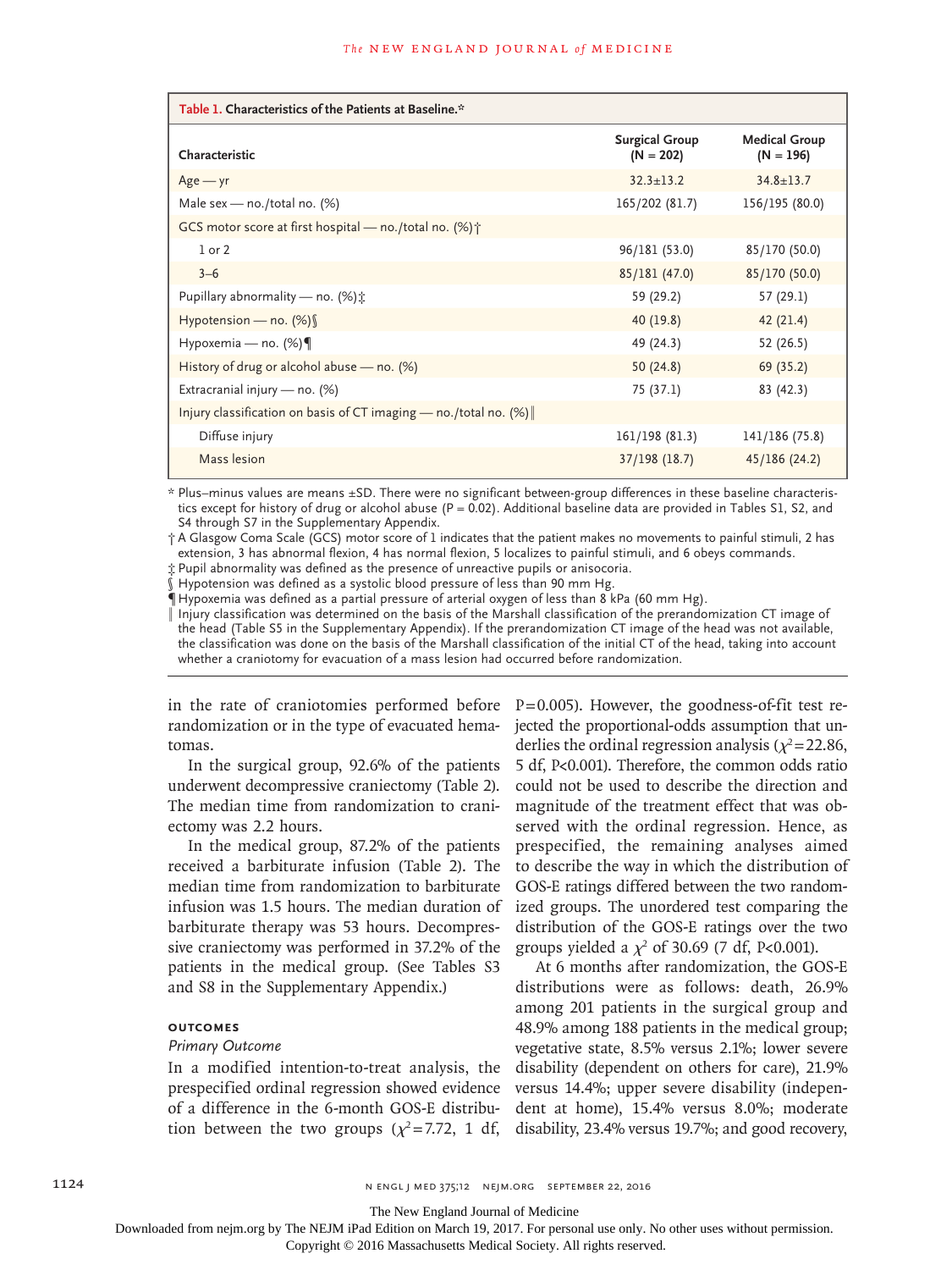| Table 2. Treatments and Interventions.*             |                                      |                                     |  |  |  |
|-----------------------------------------------------|--------------------------------------|-------------------------------------|--|--|--|
| <b>Treatment or Intervention</b>                    | <b>Surgical Group</b><br>$(N = 202)$ | <b>Medical Group</b><br>$(N = 196)$ |  |  |  |
| Craniotomy for evacuation of hematoma — no. (%)     | 26(12.9)                             | 30(15.3)                            |  |  |  |
| Ventriculostomy - no. (%)                           | 34 (16.8)                            | 43 (21.9)                           |  |  |  |
| Neuromuscular paralysis - no. (%)                   | 101(50.0)                            | 103(52.6)                           |  |  |  |
| Pharmacologic blood-pressure augmentation - no. (%) | 112 (55.4)                           | 116 (59.2)                          |  |  |  |
| Osmotherapy — no. $(\%)$                            | 146(72.3)                            | 144(73.5)                           |  |  |  |
| Therapeutic hypothermia — no. $(\%)$                | 47 (23.3)                            | 53 (27.0)                           |  |  |  |
| Decompressive craniectomy — no. (%) +               | 187 (92.6)                           | 73 (37.2)                           |  |  |  |
| Bifrontal — no./total no. $(%)$                     | 109/173 (63.0)                       | <b>NA</b>                           |  |  |  |
| Unilateral — no./total no. (%)                      | 64/173(37.0)                         | <b>NA</b>                           |  |  |  |
| Barbiturates — no. $(\%)$ :                         | 19 (9.4)                             | 171 (87.2)                          |  |  |  |

\* There were no significant between-group differences with respect to therapeutic interventions administered before randomization. Decompressive craniectomy and barbiturates were administered only in the period after randomization. NA denotes not applicable.

† The reasons for not performing decompressive craniectomy were further deterioration of the patient, control of intracranial pressure while waiting for surgery, uncorrected coagulopathy, and massive epistaxis on positioning of the patient. The type of decompressive craniectomy was unknown in 14 patients in the surgical group. Information on decompressive craniectomy was only collected in the surgical group.

‡ The median duration of barbiturate therapy in the medical group was 53 hours (interquartile range, 24.5 to 115). Data on the duration of therapy were available for 122 patients.

4.0% versus 6.9% (Table 3 and Fig. 2). In a prespecified sensitivity analysis, favorable outcomes (prespecified as upper severe disability or better on the GOS-E) occurred in 42.8% of the patients in the surgical group and in 34.6% of those in the medical group  $(P=0.12)$  (Fig. S1 in the Supplementary Appendix). Using the absolute differences presented in Table 3, we estimated that for every 100 patients treated with surgical rather than medical intent, there were 22 more survivors; of these 22 patients, 6 were in a vegetative state (27%), 8 were categorized as having lower severe disability (36%), and 8 were categorized as having upper severe disability or better (36%).

#### *Secondary Outcomes*

At 12 months after randomization, the GOS-E distributions were as follows: death, 30.4% among 194 patients in the surgical group versus 52.0% among 179 patients in the medical group; vegetative state, 6.2% versus 1.7%; lower severe disability, 18.0% versus 14.0%; upper severe disability, 13.4% versus 3.9%; moderate disability, 22.2% versus 20.1%; and good recovery, 9.8% versus 8.4% (Table 3 and Fig. 2). In a prespecified sensitivity analysis, favorable outcomes (upper severe disability or better) occurred in 45.4%

of the patients in the surgical group, as compared with 32.4% of those in the medical group  $(P=0.01)$ . Using the absolute differences presented in Table 3, we estimated that for every 100 patients treated with surgical rather than medical intent, there were 22 more survivors; of these 22 patients, 5 were in a vegetative state (23%), 4 were categorized as having lower severe disability (18%), and 13 were categorized as having upper severe disability or better (59%). Adjustment of the GOS-E ratings at 6 months and at 12 months for the prespecified covariates did not alter the results. (Details are provided in Fig. S2 and Tables S12 and S16 in the Supplementary Appendix.)

Similar to the GOS-E results at 6 months, the goodness-of-fit test rejected the proportionalodds assumption in analyses of the GCS scores  $(\chi^2=10.79, 3 \text{ df}, P=0.01)$ ; descriptive results are shown in Table 3. Control of intracranial pressure was better in the surgical group than in the medical group, as shown by the significant differences in the five relevant prespecified measures (Table 3). There was no between-group difference in the median values of time to discharge (including death) in the ICU. A time-toevent analysis of length of stay, with follow-up

The New England Journal of Medicine

Downloaded from nejm.org by The NEJM iPad Edition on March 19, 2017. For personal use only. No other uses without permission.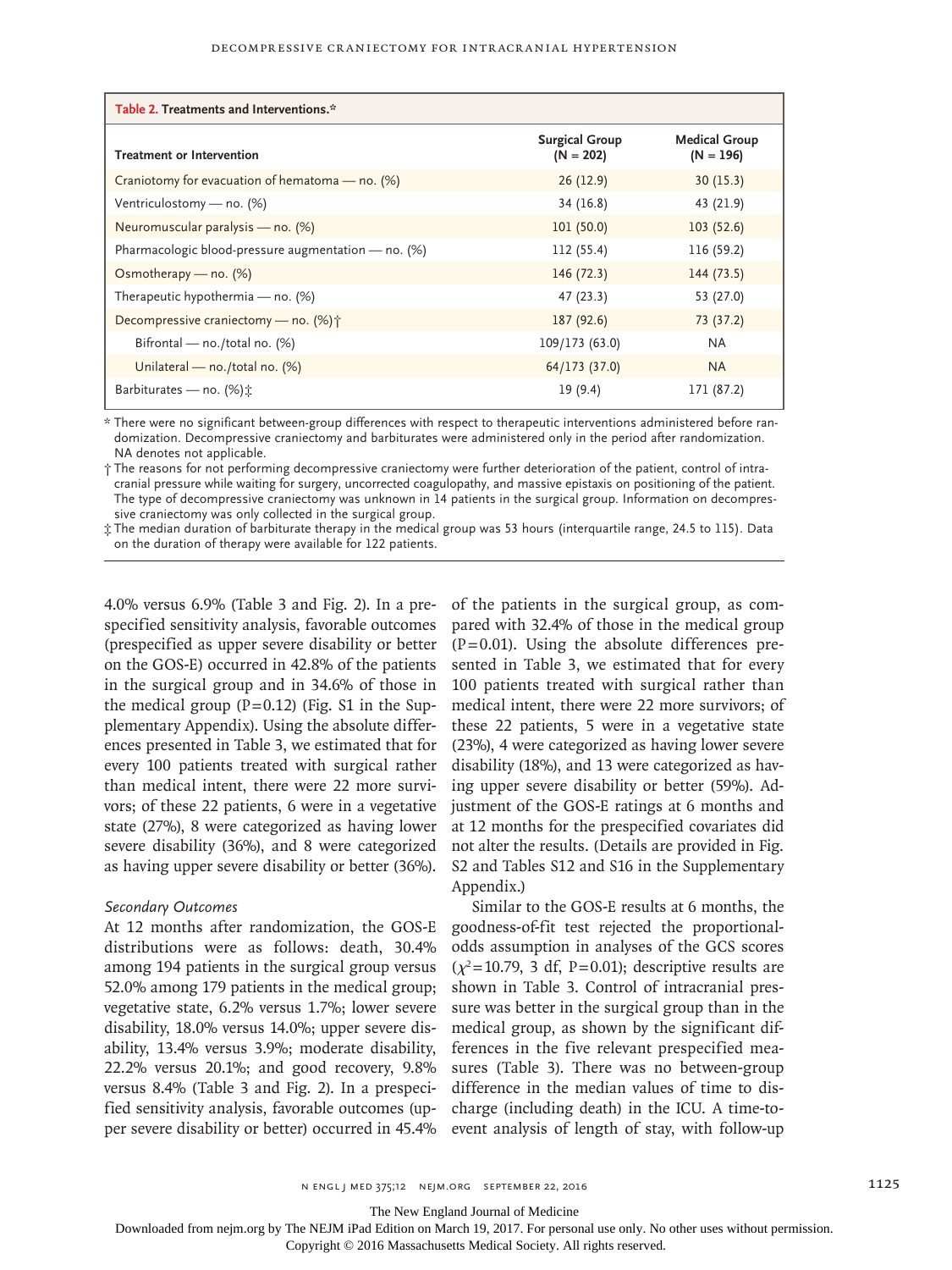| Table 3. Analysis of Primary and Secondary Outcomes.*                                |                                      |                                     |                                                     |         |  |  |
|--------------------------------------------------------------------------------------|--------------------------------------|-------------------------------------|-----------------------------------------------------|---------|--|--|
| Variable                                                                             | <b>Surgical Group</b><br>$(N = 202)$ | <b>Medical Group</b><br>$(N = 196)$ | <b>Absolute Difference</b><br>(95% CI) <sup>+</sup> | P Value |  |  |
|                                                                                      |                                      |                                     | percentage points                                   | < 0.001 |  |  |
| GOS-E result - no./total no. (%):<br>At 6 mo                                         |                                      |                                     |                                                     |         |  |  |
| Death                                                                                | 54/201 (26.9)                        | 92/188 (48.9)                       | $-22.1$ ( $-31.5$ to $-12.7$ )                      |         |  |  |
| Vegetative state                                                                     | 17/201(8.5)                          | 4/188(2.1)                          | 6.3 (2.0 to 10.7)                                   |         |  |  |
| Lower severe disability                                                              | 44/201 (21.9)                        | 27/188(14.4)                        | 7.5 $(-0.1 \text{ to } 15.1)$                       |         |  |  |
| Upper severe disability                                                              | 31/201 (15.4)                        | 15/188(8.0)                         | 7.4 (1.1 to 13.8)                                   |         |  |  |
| Lower moderate disability                                                            | 20/201 (10.0)                        | 19/188 (10.1)                       | $-0.1$ ( $-6.1$ to 5.8)                             |         |  |  |
| Upper moderate disability                                                            | 27/201(13.4)                         | 18/188(9.6)                         | $3.9$ (-2.5 to 10.2)                                |         |  |  |
| Lower good recovery                                                                  | 5/201(2.5)                           | 6/188(3.2)                          | $-0.7$ ( $-4.0$ to 2.6)                             |         |  |  |
| Upper good recovery                                                                  | 3/201(1.5)                           | 7/188(3.7)                          | $-2.2$ ( $-5.4$ to 1.0)                             |         |  |  |
| At 12 mo                                                                             |                                      |                                     |                                                     | < 0.001 |  |  |
| Death                                                                                | 59/194 (30.4)                        | 93/179 (52.0)                       | $-21.5$ ( $-31.3$ to $-11.8$ )                      |         |  |  |
| Vegetative state                                                                     | 12/194(6.2)                          | $3/179$ (1.7)                       | 4.5 (0.6 to 8.4)                                    |         |  |  |
| Lower severe disability                                                              | 35/194(18.0)                         | 25/179 (14.0)                       | 4.1 $(-3.3 \text{ to } 11.5)$                       |         |  |  |
| Upper severe disability                                                              | 26/194(13.4)                         | 7/179(3.9)                          | $9.5$ (3.9 to 15.1)                                 |         |  |  |
| Lower moderate disability                                                            | 20/194 (10.3)                        | 14/179(7.8)                         | $2.5$ (-3.3 to 8.3)                                 |         |  |  |
| Upper moderate disability                                                            | 23/194 (11.9)                        | 22/179 (12.3)                       | $-0.4$ ( $-7.1$ to 6.2)                             |         |  |  |
| Lower good recovery                                                                  | 14/194(7.2)                          | 7/179(3.9)                          | 3.3 $(-1.3 \text{ to } 7.9)$                        |         |  |  |
| Upper good recovery                                                                  | 5/194(2.6)                           | 8/179(4.5)                          | $-1.9$ ( $-5.7$ to 1.9)                             |         |  |  |
| GCS score or death at discharge from ICU - no./total no. (%) [                       |                                      |                                     |                                                     | < 0.001 |  |  |
| Death                                                                                | 42/185 (22.7)                        | 83/171(48.5)                        | $-25.8$ ( $-35.5$ to $-16.2$ )                      |         |  |  |
| <b>GCS</b> score                                                                     |                                      |                                     |                                                     |         |  |  |
| $3 - 5$                                                                              | 13/185(7.0)                          | 11/171(6.4)                         | $0.6$ (-4.6 to 5.8)                                 |         |  |  |
| $6 - 8$                                                                              | 22/185 (11.9)                        | 10/171(5.8)                         | 6.0 (0.2 to 11.9)                                   |         |  |  |
| $9 - 12$                                                                             | 67/185(36.2)                         | 37/171(21.6)                        | 14.6 (5.3 to 23.9)                                  |         |  |  |
| $13 - 15$                                                                            | 41/185(22.2)                         | 30/171(17.5)                        | 4.6 $(-3.6 \text{ to } 12.9)$                       |         |  |  |
| Intracranial-pressure control¶                                                       |                                      |                                     |                                                     |         |  |  |
| Median mean intracranial pressure after randomization<br>$(IQR)$ — mm Hg             | $14.5(1.7-18.0)$                     | $17.1(4.2 - 21.8)$                  | $-3.0$ ( $-4.1$ to $-1.8$ )                         | < 0.001 |  |  |
| Median duration of intracranial pressure >25 mm Hg<br>after randomization (IQR) - hr | $5.0(0.0-17.0)$                      | $17.0(5.0-35.0)$                    | $-8.0$ ( $-12.0$ to $-5.0$ )                        | < 0.001 |  |  |
| Median intracranial hypertension index 20 (IQR)                                      | $18.1(9.9-36.7)$                     | $31.4(18.2 - 54.2)$                 | $-10.4$ ( $-14.5$ to $-6.7$ )                       | < 0.001 |  |  |
| Median intracranial hypertension index 25 (IQR)                                      | $6.6(3.1-13.6)$                      | $11.8(5.6-27.8)$                    | $-4.2$ (-6.2 to $-2.5$ )                            | < 0.001 |  |  |
| Median cerebral hypoperfusion index 60 (IQR)                                         | $6.8(3.1-16.6)$                      | $11.1(4.4-24.8)$                    | $-2.8$ ( $-4.9$ to $-1.0$ )                         | 0.002   |  |  |

\* ICU denotes intensive care unit, and IQR interquartile range.

† Absolute differences between percent values are percentage points and may not sum exactly owing to rounding. For median values, the treatment groups were compared with the use of the Mann–Whitney U test and the corresponding confidence interval. The estimated difference between the median values is not simply the observed difference between the median values.

‡ P values for the comparisons of the Extended Glasgow Outcome Scale (GOS-E) results were calculated by means of unordered chi-square tests. The eight outcome categories on the GOS-E are death, vegetative state (unable to obey commands), lower severe disability (dependent on others for care), upper severe disability (independent at home), lower moderate disability (independent at home and outside the home but with some physical or mental disability), upper moderate disability (independent at home and outside the home but with some physical or mental disability, with less disruption than lower moderate disability), lower good recovery (able to resume normal activities with some injury-related problems), and upper good recovery (no problems). See the Supplementary Appendix for additional descriptions of the outcome categories.

The GCS was used for assessing impairment of the level of consciousness. Scores range from 3 to 15, with lower scores indicating greater impairment. The P value was calculated by means of an unordered chi-square test.

¶ The mean intracranial pressure after randomization and the duration of intracranial pressure of more than 25 mm Hg after randomization could be calculated for 165 patients in the surgical group and for 160 in the medical group. The three indexes could be calculated for 192 patients in the surgical group and for 183 in the medical group. The intracranial hypertension index 20 is the number of end-hourly measures of intracranial pressure of more than 20 mm Hg divided by the total number of measurements, multiplied by 100. The intracranial hypertension index 25 is the number of end-hourly measures of intracranial pressure of more than 25 mm Hg divided by the total number of measurements, multiplied by 100. The cerebral hypoperfusion index 60 is the number of end-hourly measures of cerebral perfusion pressure of less than 60 mm Hg divided by the total number of measurements, multiplied by 100.

The New England Journal of Medicine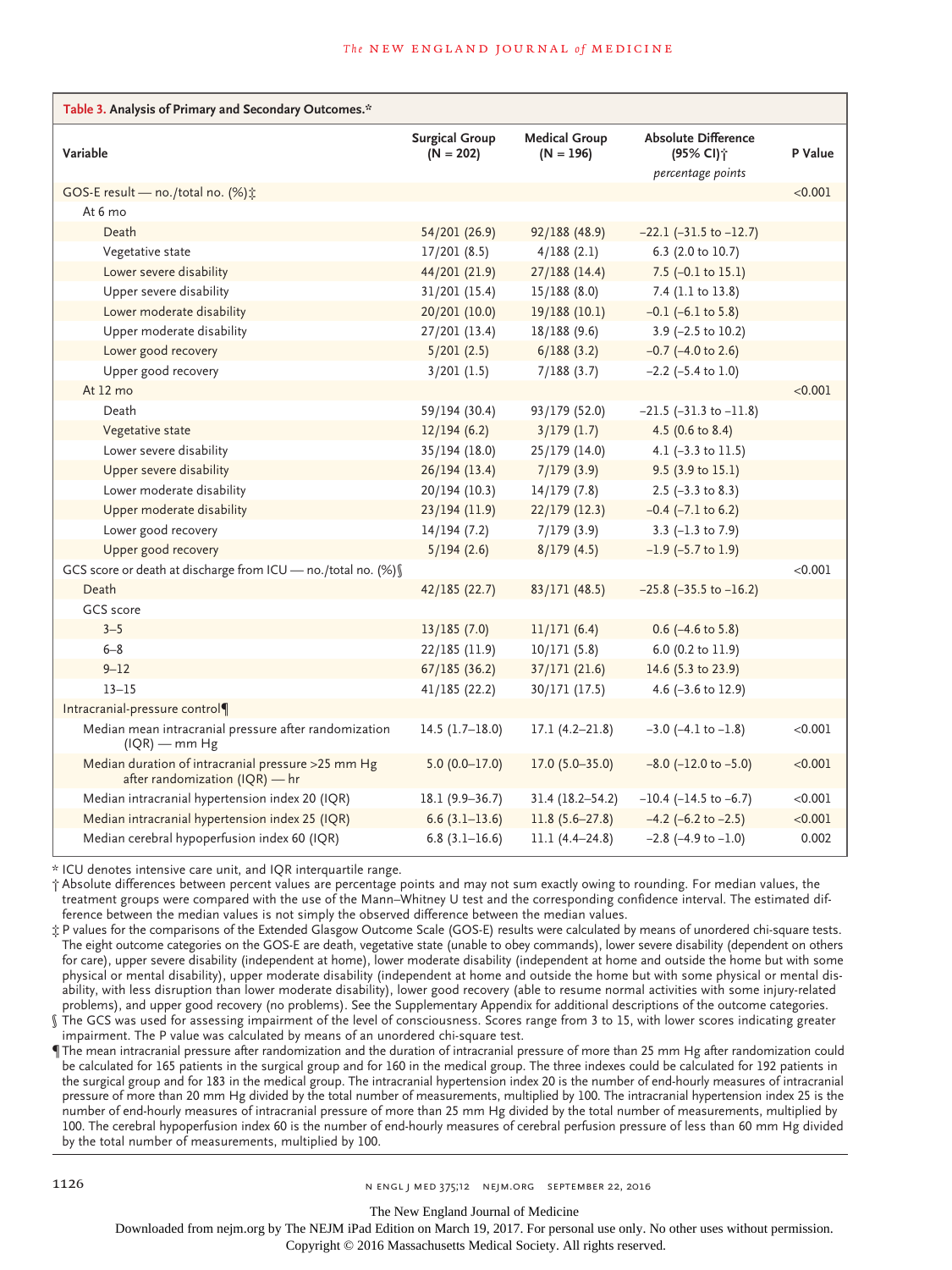data censored at death for patients who died in the ICU, showed that the median time to discharge among survivors was 15.0 days in the surgical group, as compared with 20.8 days in the medical group  $(P=0.01)$ . Adverse events were reported in 16.3% of the patients in the surgical group, as compared with 9.2% of those in the medical group ( $P=0.03$ ). (Details are provided in Tables S9, S10, S17, and S18 in the Supplementary Appendix.)

Four patients had a severe breach of protocol (intracranial pressure not monitored before randomization in one patient in the surgical group, age outside the upper cutoff in two [one patient in each group], and uncorrected bleeding diathesis in one in the surgical group) and were not included in the per-protocol population. The perprotocol analysis of the GOS-E results at 6 months did not alter the findings that were observed in the modified intention-to-treat analysis. A post hoc sensitivity analysis of the worst-case scenario for mortality at 6 months did not alter the results. In a further sensitivity analysis, results were explored for six a priori subgroups. (See Tables S13, S14, and S15 in the Supplementary Appendix.)

#### Discussion

In this trial involving patients with sustained and refractory intracranial hypertension after TBI, the GOS-E distributions at 6 months were as follows: death, 26.9% in the surgical group and 48.9% in the medical group; vegetative state, 8.5% versus 2.1%; lower severe disability (dependent on others for care), 21.9% versus 14.4%; upper severe disability (independent at home), 15.4% versus 8.0%; moderate disability, 23.4% versus 19.7%; and good recovery 4.0% versus 6.9%. The rate of an outcome of upper severe disability or better was 42.8% in the surgical group versus 34.6% in the medical group.

The treatment protocol of the trial was organized in three hierarchical stages, with treatment intensity increasing at every stage. All stage 2 interventions, neuromuscular paralysis (stage 1), and barbiturate infusion after randomization in the medical group were designated as optional in view of the lack of level 1 evidence regarding their efficacy at the time of trial initiation and during the conduct of the trial. This decision was in keeping with the pragmatic nature of the trial. The treatment protocol in this trial was also similar to the treatment protocol that was used in a trial of hypothermia for intracranial hypertension after TBI.<sup>18</sup> The numbers of patients who received the optional stage 1 and stage 2 interventions were similar in the two groups, a finding that suggests that concomitant interventions were not responsible for the observed result.

In contrast to the present trial, the DECRA trial<sup>9</sup> showed that patients undergoing craniectomy had worse ratings on the GOS-E at 6 months than those receiving standard care  $(P=0.03)$ , although the rates of death were similar at 6 months (19% and 18%, respectively). The DECRA trial aimed to assess the effectiveness of early craniectomy — offered as a stage 2 treatment within 72 hours after injury — for moderate intracranial hypertension (intracranial pressure, >20 mm Hg for 15 minutes within a 1-hour period [continuous or cumulative]) in patients with diffuse TBI.9 The RESCUEicp trial aimed to assess the effectiveness of decompressive craniectomy offered as a last-tier treatment.<sup>11</sup> In addition, patients with intracranial hematoma (evacuated or nonevacuated) were excluded from the DECRA trial, whereas they represented almost 20% of the patients in the RESCUEicp trial. Moreover, unilateral decompressive craniectomy (hemicraniectomy) was not allowed by the protocol of the DECRA trial, whereas it was an option in the protocol of the RESCUEicp trial.

Our trial provides quantitative evidence to inform the debate around historical concerns that decompressive craniectomy simply increases the number of patients who survive in a vegetative state.<sup>8</sup> The survival advantage of decompressive craniectomy in this trial was translated to both dependent and independent living. Clinicians and family members will need to be aware of this issue when making decisions regarding treatment options. Improved control of intracranial pressure with surgery may have accounted for mortality that was lower than that observed with medical management, but our trial did not test this hypothesis.4

Some limitations of the present trial should be noted. First, the clinical teams who cared for the patients were aware of trial-group assignments. However, outcome adjudication on the basis of the GOS-E questionnaires was done at the coordinating center by personnel who were unaware of the group assignments. Second, a relatively large proportion of patients in the medical group underwent decompressive crani-

The New England Journal of Medicine

Downloaded from nejm.org by The NEJM iPad Edition on March 19, 2017. For personal use only. No other uses without permission.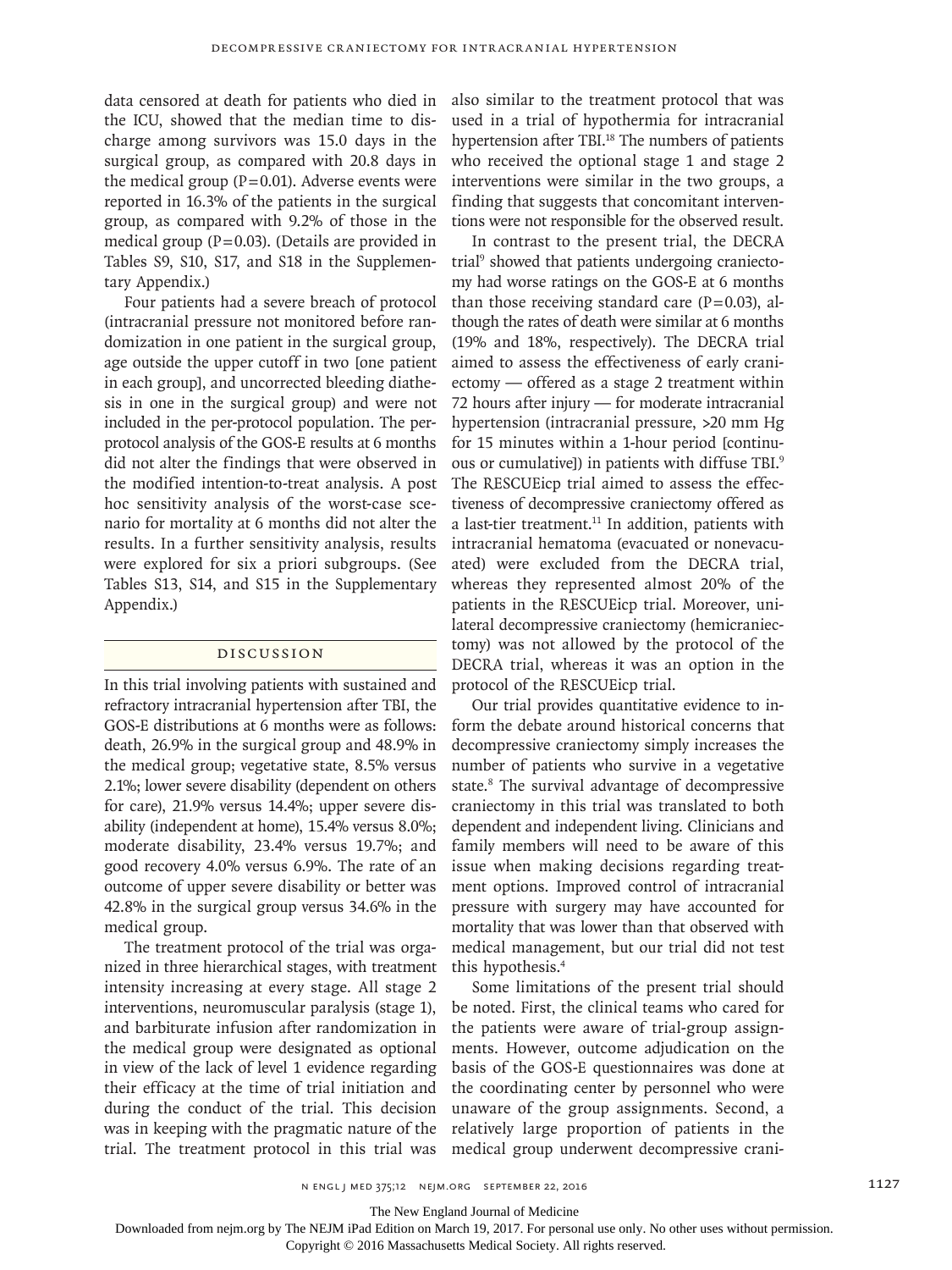

severe disability (independent at home), lower moderate disability (independent at home and outside the home but with some physical or mental disability), upper moderate disability (independent at home and outside the home but with some physical or mental disability, with less disruption than lower moderate disability), lower good recovery (able to resume normal activities with some injury-related problems), and upper good recovery (no problems). See the Supplementary Appendix for additional descriptions of the outcome categories.

ectomy; this situation may have diluted the observed treatment effect. Third, 10 patients were excluded from all analyses owing to withdrawal of consent or to a lack of valid consent, and 7 more patients in the medical group were lost to primary follow-up. Fourth, long-term data on cranial reconstruction — a procedure that is usually necessary a few weeks to months after decompressive craniectomy — were not systematically obtained owing to the pragmatic nature of the trial. This important aspect of treatment needs to be explored in future studies. Finally, the present trial did not examine the effectiveness of primary decompressive craniectomy, which is undertaken more frequently than secondary decompressive craniectomy.19,20

In conclusion, at 6 months, decompressive

craniectomy for severe and refractory intracranial hypertension after TBI resulted in mortality that was 22 percentage points lower than that with medical management. Surgery also was associated with higher rates of vegetative state, lower severe disability, and upper severe disability than medical management. The rates of moderate disability and good recovery with surgery were similar to those with medical management.

Supported by the Medical Research Council (MRC) and managed by the National Institute for Health Research (NIHR) on behalf of the MRC–NIHR partnership (grant no. 09/800/16), and by the NIHR Cambridge Biomedical Research Centre, the Academy of Medical Sciences and Health Foundation (Senior Fellowship, to Dr. Hutchinson), and the Evelyn Trust. Dr. Hutchinson is supported by a Research Professorship from the NIHR, the NIHR Cambridge Biomedical Research Centre, a European Union Seventh Framework Program grant (CENTER-TBI; grant no. 602150), and the Royal College of Surgeons of England;

The New England Journal of Medicine

Downloaded from nejm.org by The NEJM iPad Edition on March 19, 2017. For personal use only. No other uses without permission.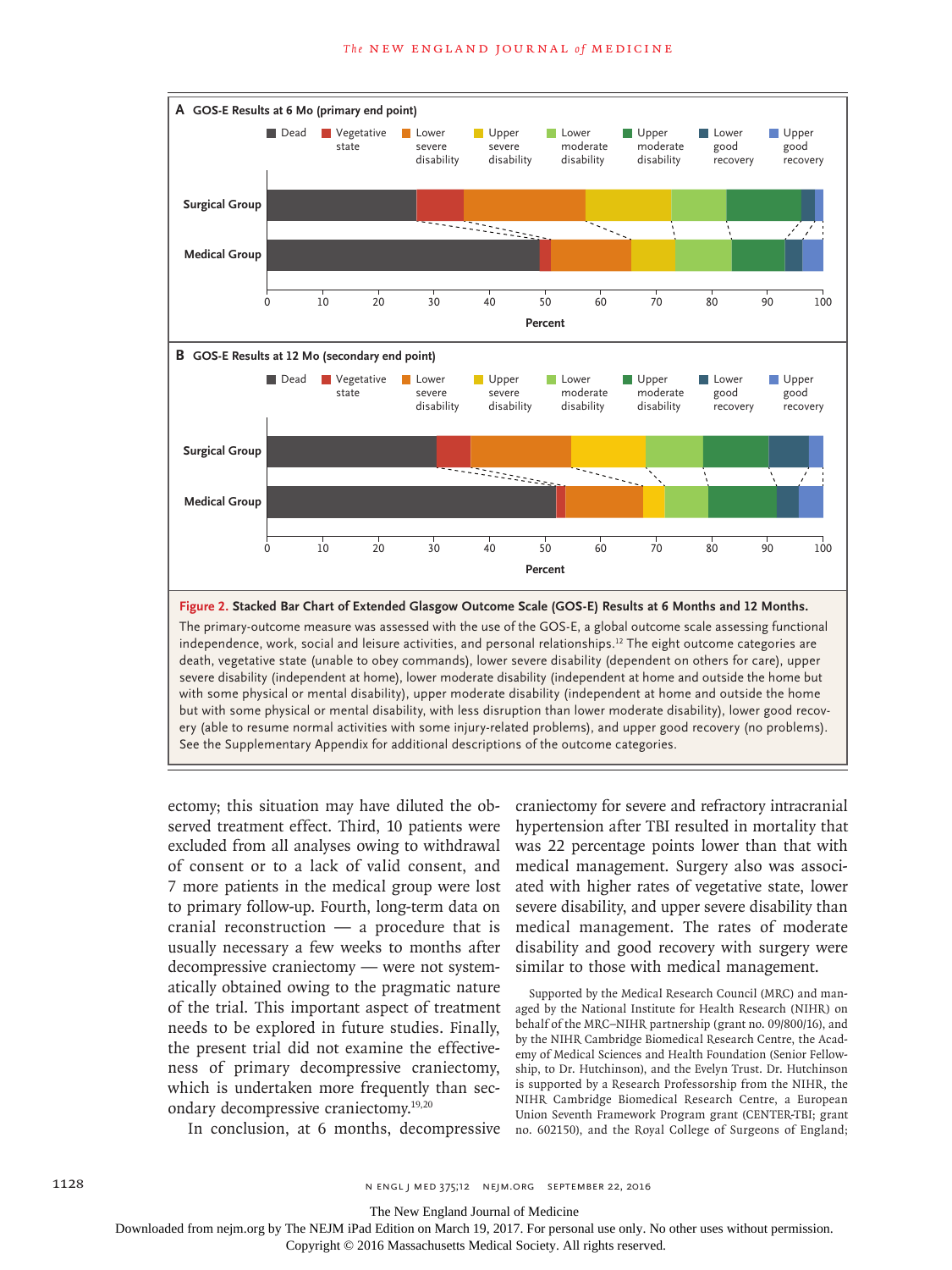Dr. Kolias, by a Royal College of Surgeons of England Research Fellowship and a Sackler Studentship; Dr. Pickard, by the NIHR Brain Injury Healthcare Technology Co-operative and a Senior Investigator award from the NIHR; and Dr. Menon, by a Senior Investigator award from the NIHR and a European Union Seventh Framework Program grant (CENTER-TBI; grant no. 602150). The University of Cambridge and Cambridge University Hospitals NHS Foundation Trust were the trial sponsors.

Dr. Hutchinson reports serving as director of Medicam and Technicam, a manufacturer of a cranial access device (no financial remuneration), coauthoring a report on the intracranialpressure consensus conference in Milan (the meeting was financially supported by Codman with an unconditional grant); Dr. Kolias, chairing the British Neurosurgical Trainee Research Collaborative for the period 2012–2015 (the collaborative was supported by an educational grant from Codman) and coauthoring a report on the intracranial-pressure consensus conference in Milan (the meeting was financially supported by Codman with an unconditional grant); Dr. Czosnyka, receiving licensing fees from Cambridge Enterprise for the brain-monitoring software ICM+; Dr. Bulters, receiving grant support and fees for serving on advisory boards from ReNeuron, grant support from the Royal College of Surgeons of Edinburgh, Wessex Medical Research, Smile4Wessex, Evgen Pharma, and Vasopharm, fees for serving on advisory boards from Portola Pharmaceuticals, and teaching fees from Johnson & Johnson; Dr. Mendelow, receiving education and research support from Newcastle Neurosurgery Foundation and consulting fees from Stryker and Dräger, and serving as director for the Newcastle Neurosurgery Foundation; Dr. Servadei, receiving grant support from Codman and Finceramica and consulting fees and fees for serving on an advisory board from Codman, Finceramica, and Baxter; Dr. Pickard, receiving honoraria and travel support for serving on scientific advisory boards from Medtronic and Codman, and serving as director of Medicam and Technicam (no financial remuneration); and Dr. Menon, receiving grant support and compound materials from GlaxoSmithKline, grant support from BrainScope, consulting fees from PresSura, Calico, Glide Pharma, Pfizer, Medicxi Ventures, Lantmännen, Ornim Medical, and Shire Medical, receiving prototype medical devices from IMEC, and participating in the development of a protocol for a trial sponsored by NeuroVive Pharmaceutical (the trial was not conducted). No other potential conflict of interest relevant to this article was reported.

Disclosure forms provided by the authors are available with the full text of this article at NEJM.org.

We thank the patients who participated in this trial, their families, and all the collaborating clinicians and research staff.

#### **Appendix**

The authors' full names and academic degrees are as follows: Peter J. Hutchinson, Ph.D., F.R.C.S. (SN), Angelos G. Kolias, Ph.D., M.R.C.S., Ivan S. Timofeev, Ph.D., F.R.C.S. (SN), Elizabeth A. Corteen, M.Sc., Marek Czosnyka, Ph.D., Jake Timothy, M.D., F.R.C.S. (SN), Ian Anderson, F.R.C.S. (SN), Diederik O. Bulters, B.Sc., F.R.C.S. (SN), Antonio Belli, M.D., F.R.C.S. (SN), C. Andrew Eynon, M.D., F.R.C.P., John Wadley, F.R.C.S. (SN), A. David Mendelow, Ph.D., F.R.C.S. (SN), Patrick M. Mitchell, Ph.D., F.R.C.S. (SN), Mark H. Wilson, Ph.D., F.R.C.S. (SN), Giles Critchley, M.D., F.R.C.S. (SN), Juan Sahuquillo, M.D., Ph.D., Andreas Unterberg, M.D., Ph.D., Franco Servadei, M.D., Graham M. Teasdale, F.Med.Sci., John D. Pickard, F.Med.Sci., David K. Menon, F.Med.Sci., Gordon D. Murray, Ph.D., and Peter J. Kirkpatrick, F.Med.Sci.

The authors' affiliations are as follows: the Division of Neurosurgery, Department of Clinical Neurosciences (P.J.H., A.G.K., I.S.T., E.A.C., M.C., J.D.P., P.J.K.), and the Division of Anaesthesia (D.K.M.), Addenbrooke's Hospital and University of Cambridge, Cambridge, the Department of Neurosurgery, Leeds General Infirmary, Leeds (J.T., I.A.), the Department of Neurosurgery (D.O.B.) and Neurosciences Intensive Care Unit (C.A.E.), Wessex Neurological Centre, University Hospital Southampton, Southampton, the NIHR Surgical Reconstruction and Microbiology Research Centre, University of Birmingham, Birmingham (A.B.), the Department of Neurosurgery, St. Bartholomew's and Royal London Hospital (J.W.), and the Department of Neurosurgery, St. Mary's Hospital (M.H.W.), London, the Institute of Neuroscience, Neurosurgical Trials Group, Newcastle University (A.D.M.), and the Department of Neurosurgery, Royal Victoria Infirmary (P.M.M.), Newcastle upon Tyne, Hurstwood Park Neurosciences Centre, Brighton and Sussex University Hospitals, Haywards Heath (G.C.), the Institute of Health and Wellbeing, University of Glasgow, Glasgow (G.M.T.), and Usher Institute of Population Health Sciences and Informatics, University of Edinburgh Medical School, University of Edinburgh, Edinburgh (G.D.M.) — all in the United Kingdom; the Department of Neurosurgery, Vall d'Hebron University Hospital, Universitat Autònoma de Barcelona, Barcelona (J.S.); the Department of Neurosurgery, University of Heidelberg, Heidelberg, Germany (A.U.); and the Neurosurgery–Neurotraumatology Unit, Azienda Ospedaliero–Universitaria di Parma, Arcispedale S. Maria Nuova–IRCCS Reggio Emilia, University of Parma, Parma, Italy (F.S.).

#### **References**

**1.** Stocchetti N, Maas AIR. Traumatic intracranial hypertension. N Engl J Med 2014;371:972.

**2.** Hutchinson PJ, Kolias AG, Czosnyka M, Kirkpatrick PJ, Pickard JD, Menon DK. Intracranial pressure monitoring in severe traumatic brain injury. BMJ 2013;346:f1000. **3.** Balestreri M, Czosnyka M, Hutchinson P, et al. Impact of intracranial pressure and cerebral perfusion pressure on severe disability and mortality after head injury. Neurocrit Care 2006;4:8-13.

**4.** Badri S, Chen J, Barber J, et al. Mortality and long-term functional outcome associated with intracranial pressure after traumatic brain injury. Intensive Care Med 2012;38:1800-9.

**5.** Brain Trauma Foundation, American

Association of Neurological Surgeons, Congress of Neurological Surgeons, Joint Section on Neurotrauma and Critical Care, AANS/CNS. Guidelines for the management of severe traumatic brain injury. VIII. Intracranial pressure thresholds. J Neurotrauma 2007;24:Suppl 1:S55-8.

**6.** Timofeev I, Santarius T, Kolias AG, Hutchinson PJA. Decompressive craniectomy — operative technique and perioperative care. Adv Tech Stand Neurosurg 2012;38:115-36.

**7.** Sahuquillo J, Arikan F. Decompressive craniectomy for the treatment of refractory high intracranial pressure in traumatic brain injury. Cochrane Database Syst Rev 2006;1:CD003983.

**8.** Kolias AG, Kirkpatrick PJ, Hutchin-

son PJ. Decompressive craniectomy: past, present and future. Nat Rev Neurol 2013; 9:405-15.

**9.** Cooper DJ, Rosenfeld JV, Murray L, et al. Decompressive craniectomy in diffuse traumatic brain injury. N Engl J Med 2011; 364:1493-502.

**10.** Honeybul S, Ho KM, Lind CRP, Gillett GR. Observed versus predicted outcome for decompressive craniectomy: a population-based study. J Neurotrauma 2010;27: 1225-32.

**11.** Hutchinson PJ, Corteen E, Czosnyka M, et al. Decompressive craniectomy in traumatic brain injury: the randomized multicenter RESCUEicp study (www .RESCUEicp.com). Acta Neurochir Suppl 2006;96:17-20.

The New England Journal of Medicine

Downloaded from nejm.org by The NEJM iPad Edition on March 19, 2017. For personal use only. No other uses without permission.